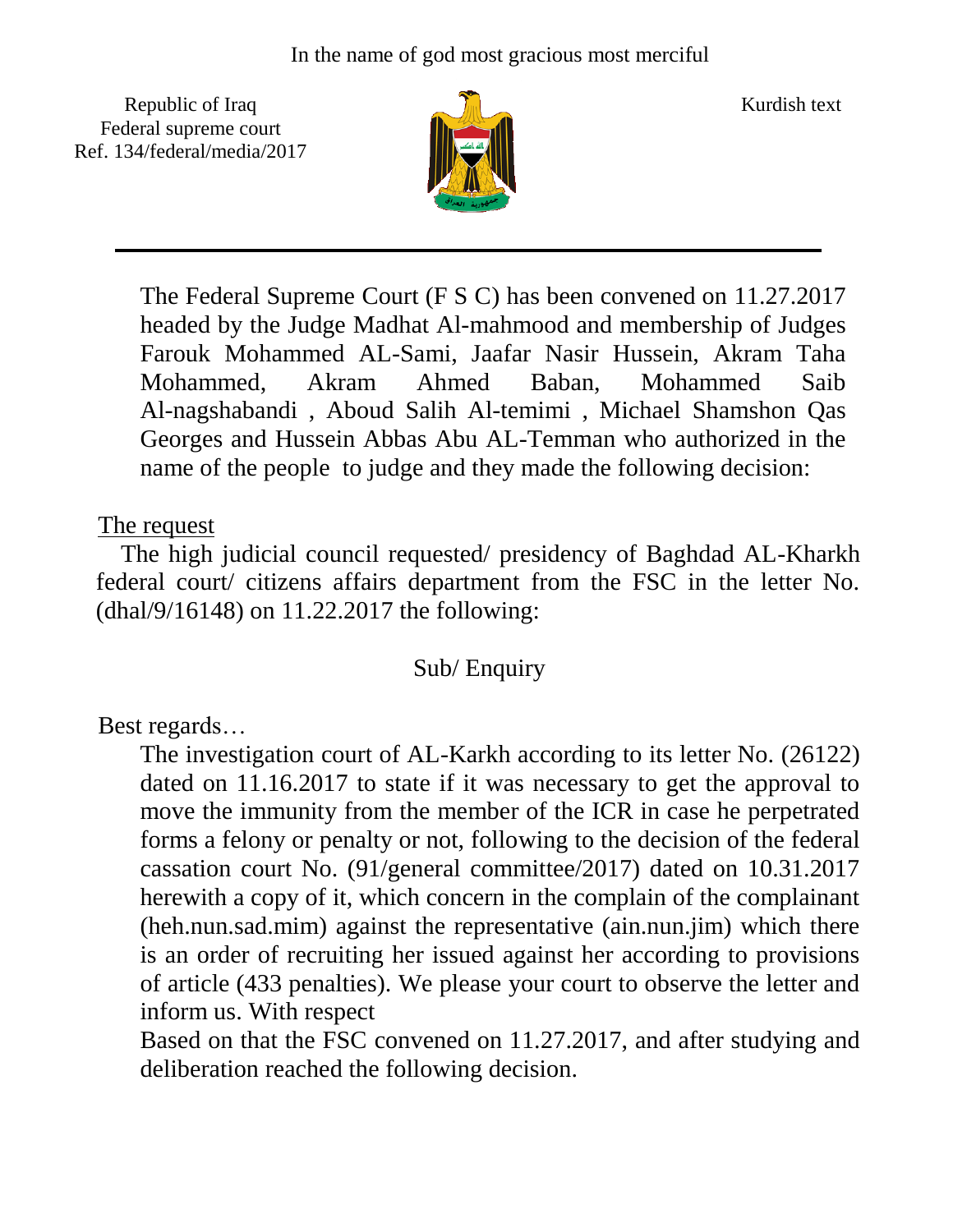The request abovementioned set with its attachment the decision of the general committee of the federal cassation court which decided to rely on the FSC in the subject of the enquiry according to the specialty. The request set for scrutiny and deliberation by the FSC in its session convened on 11.27.2017 and the court found that the article  $(63/2<sup>nd</sup>/ali f)$ of the constitution had listed the general principle which related to the immunity of the ICR member, which is not to suiting him before the courts about his opinions he states during the convening of the council, and the convening session was defined in article (57) of the constitution what texts (the Council of Representatives shall have one annual term, with two legislative sessions, lasting eight months...). This matter means that the member of the ICR enjoys the immunity during the convening session of his opinions, and he shall not be suited before the courts for this reason. Articles (beh) & (jim) of article  $(63/2<sup>nd</sup>)$  of the constitution the cases which is it not possible to arrest the ICR member within the legislative term in the convening session, whereas it is not permitted but in case that the ICR member is accused with a crime and should not arrested but after getting the major approval of the ICR members, except in case that the member of the ICR was red-handed of a crime, in this case it is allowed to arrest him without approval of the absolute majority of the ICR members. As for  $-$  as listed in clause jimit is not possible to arrest the ICR member outside the legislative term includes the convening session, but if he was accused with a crime after taking the approval the Speaker of the ICR to lift the immunity from him, when that the order of arrest shall be executed except the case that if one of the ICR members red-handed in crime and outside the legislative term period. In this case it is permitted to arrest him without approval of the ICR Speaker, as for what related to the arrest order issued against the ICR member or arresting him with red-handed in a crime. But if the ICR member is accused with a penalty not a crime of what he stated of his opinions during the convening session stipulated on in article (57) of the constitution, the general principle which listed in clause (alif) of article  $(63/2<sup>nd</sup>)$  of the constitution remains in consider, and it is not permitted to suiting the ICR member before the courts, but in case that the immunity is lifted on him, as appreciation to the tasks he carries out will be hindered if he were suited without the